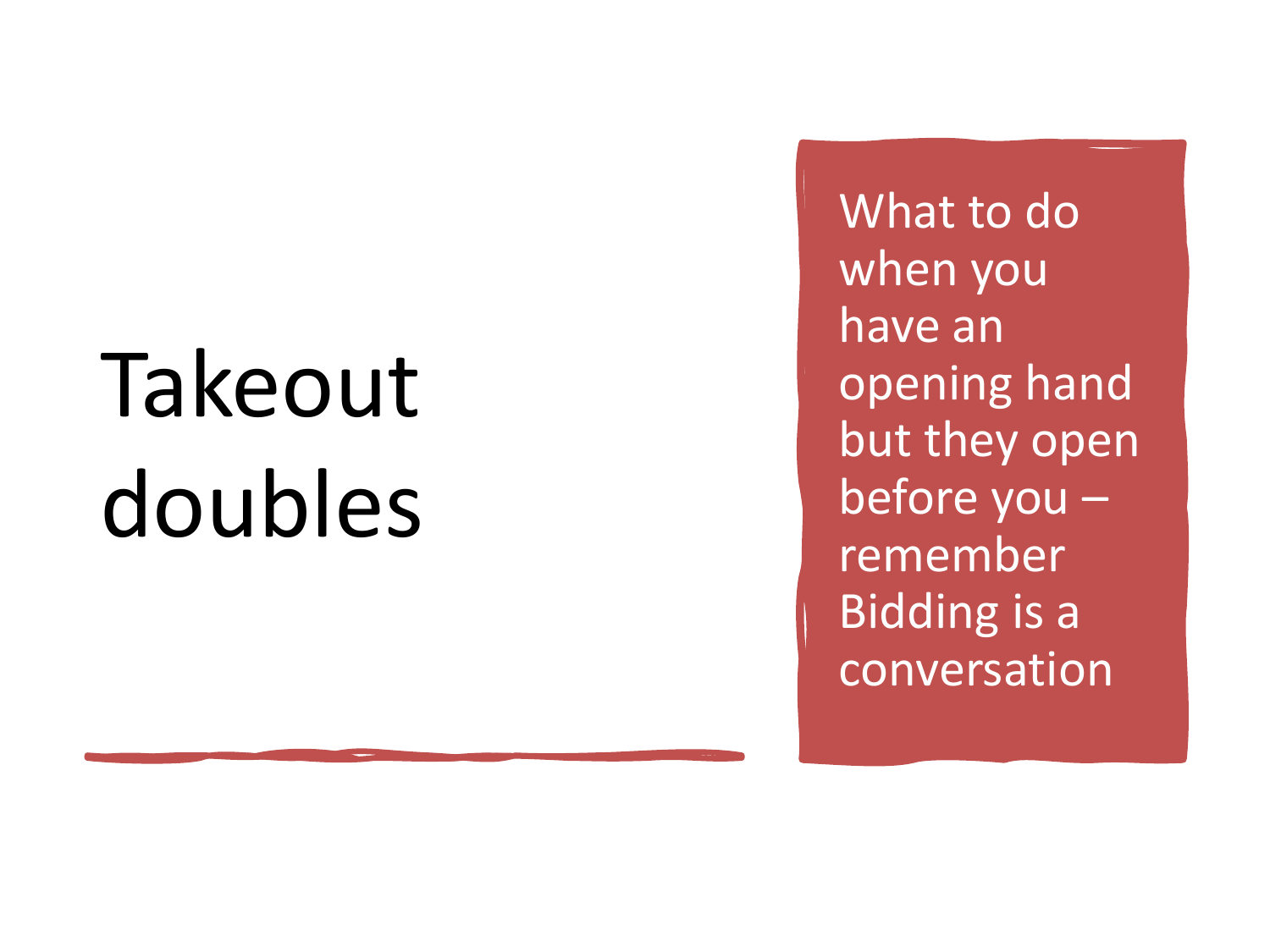### Double – where does it come from?

- The earliest forms of bridge were gambling games.
- Doubles were for penalties when people overbid
- Is it unusual to want to penalise the opposition at low levels, the bid of double is used for other things…..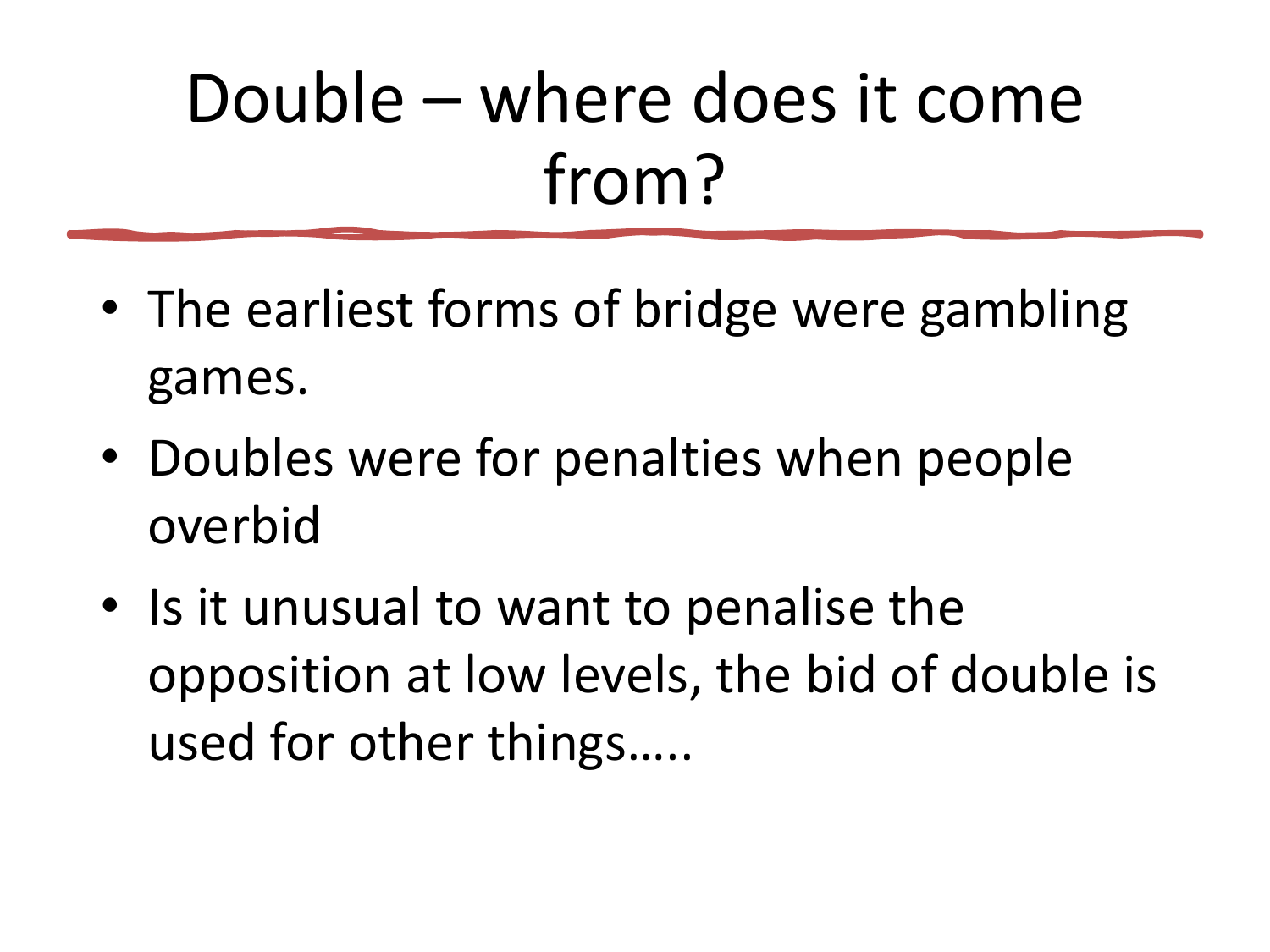## Types of doubles

- Takeout doubles
- Negative doubles
- Support doubles
- Lead directing doubles
- Strength showing
- Penalty doubles
- It also forms part of many conventions eg Brozel, DONT
- Double double toil and trouble! What does partners "X" mean?
- This lesson is about takeout doubles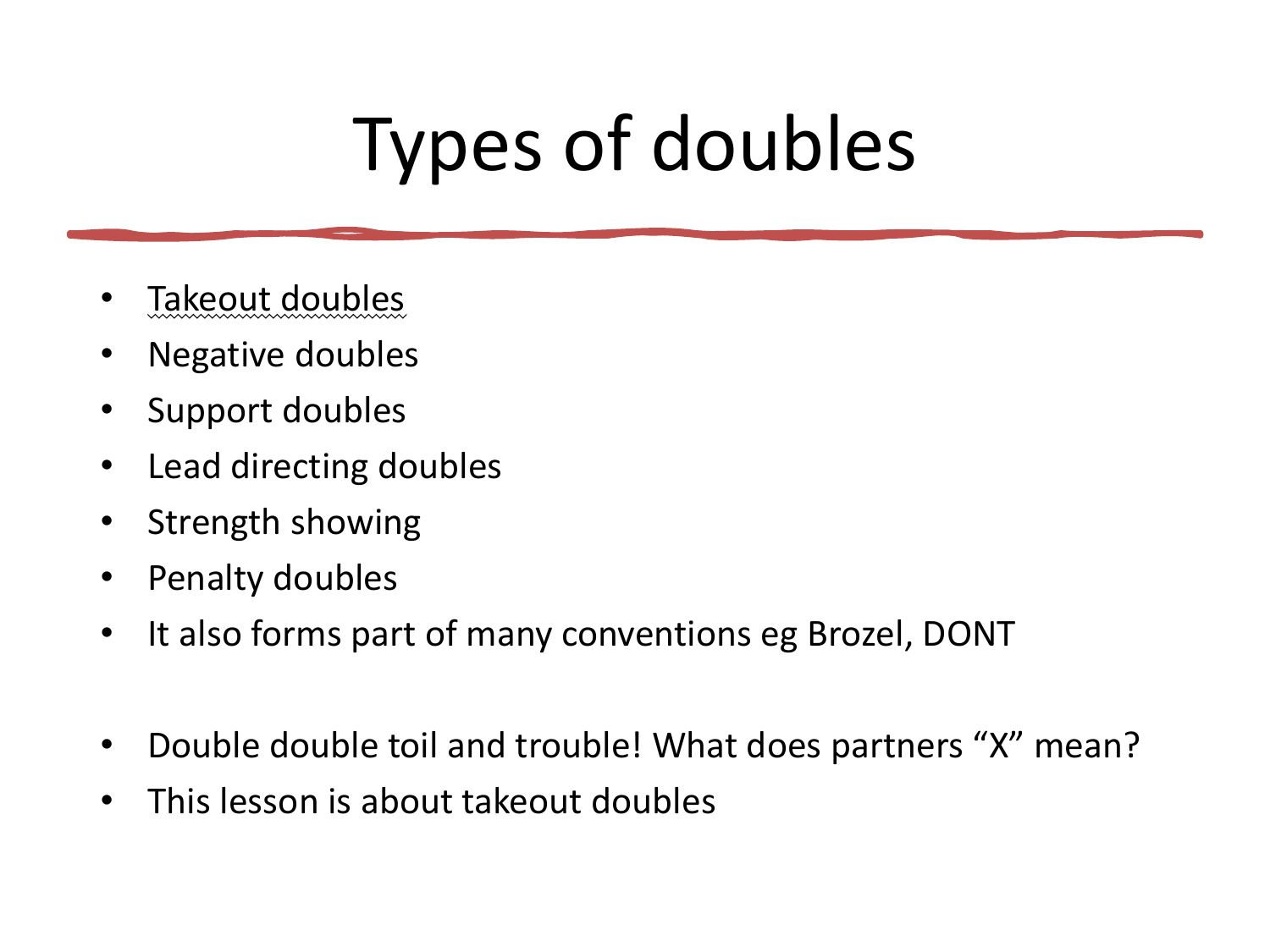### Competitive bidding

- Takeout doubles are a key part of competitive bidding
- Competitive bidding is when both sides are trying to win the contract
- Most hands are played in a part score, not a game, so often both pairs are bidding
- So over time, "double" has come to mean many things in different situations
- It is particularly good because it takes up no bidding space.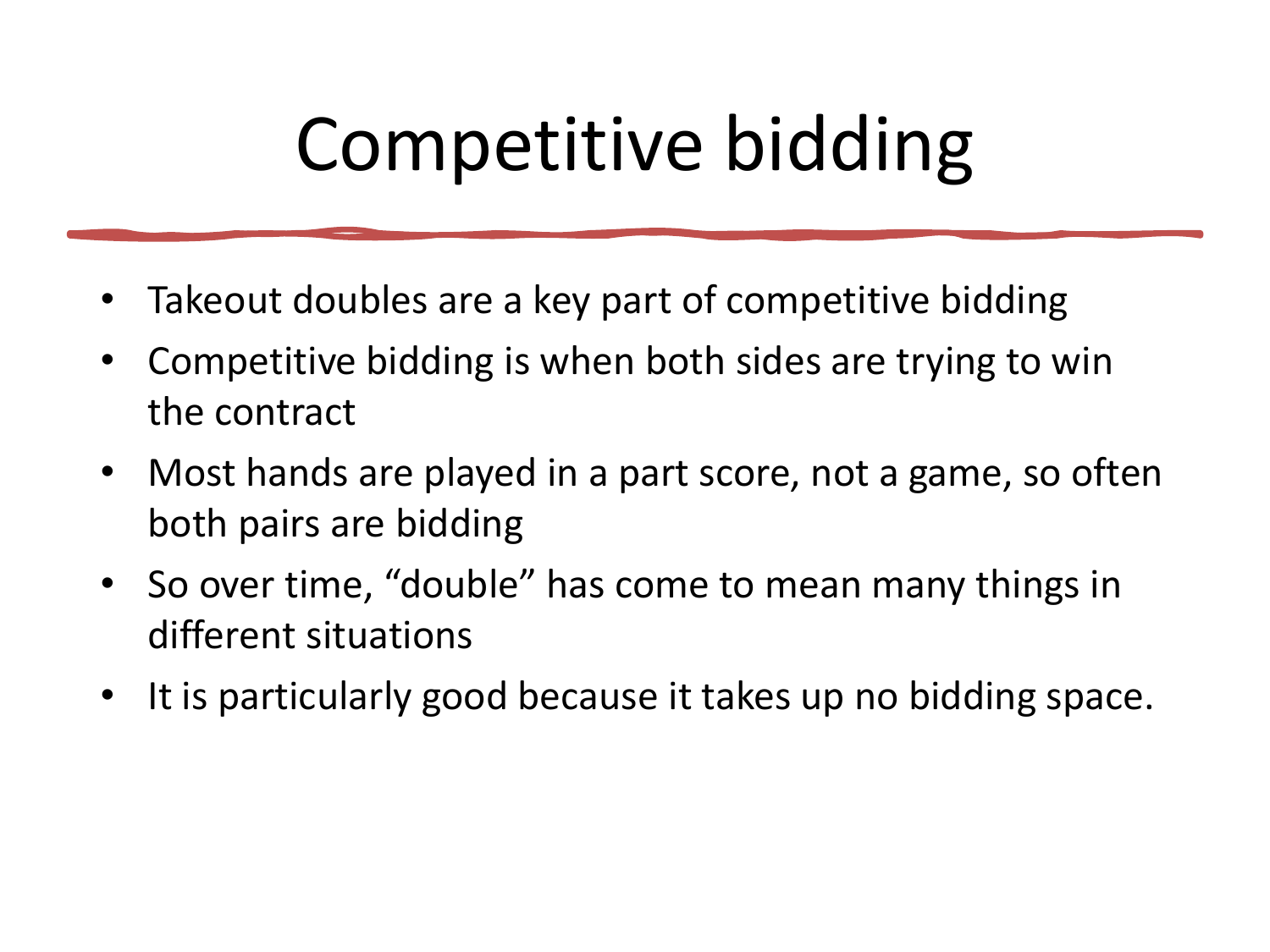### Why make a takeout double?

- The opposition have opened  $1\blacktriangledown$
- Imagine that you can lean across the table and say to partner "I've got an opening hand. It looks like this might be a partscore. We can compete. I've got at least 3 cards in the unbid suits. Which one do you prefer?"
- This is exactly what a takeout double does!
- It is asking partner to takeout to their preferred suit.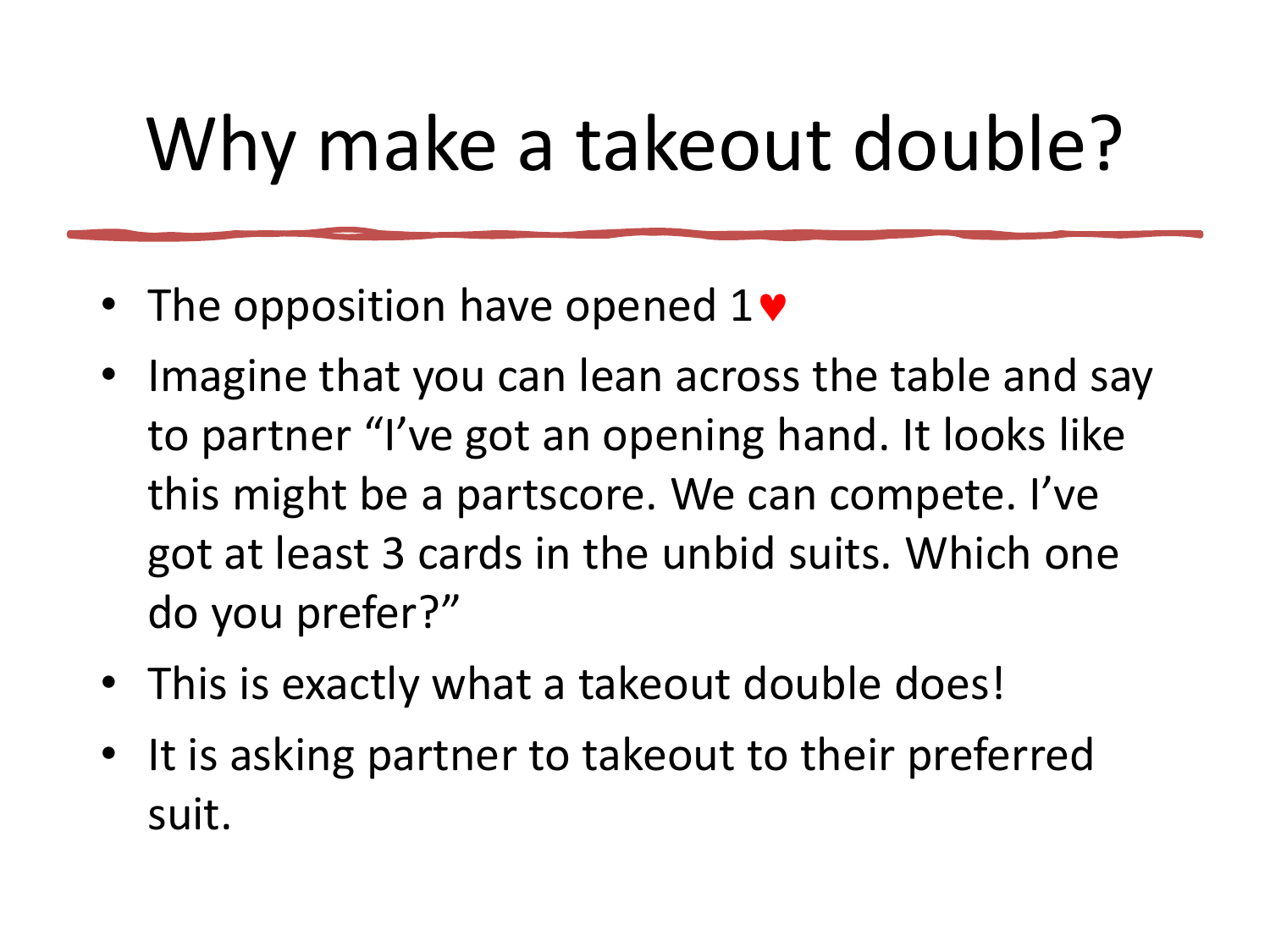Bid "X" for takeout after the opposition's opening bid when

- Opposition has opened
- Partner hasn't bid
- Around opening points
- Shortage in the suit the opponents have bid (2 or less). This means that you can support any of the other suits that partner bids.
- Shape is more important than points we are trying to compete for the contract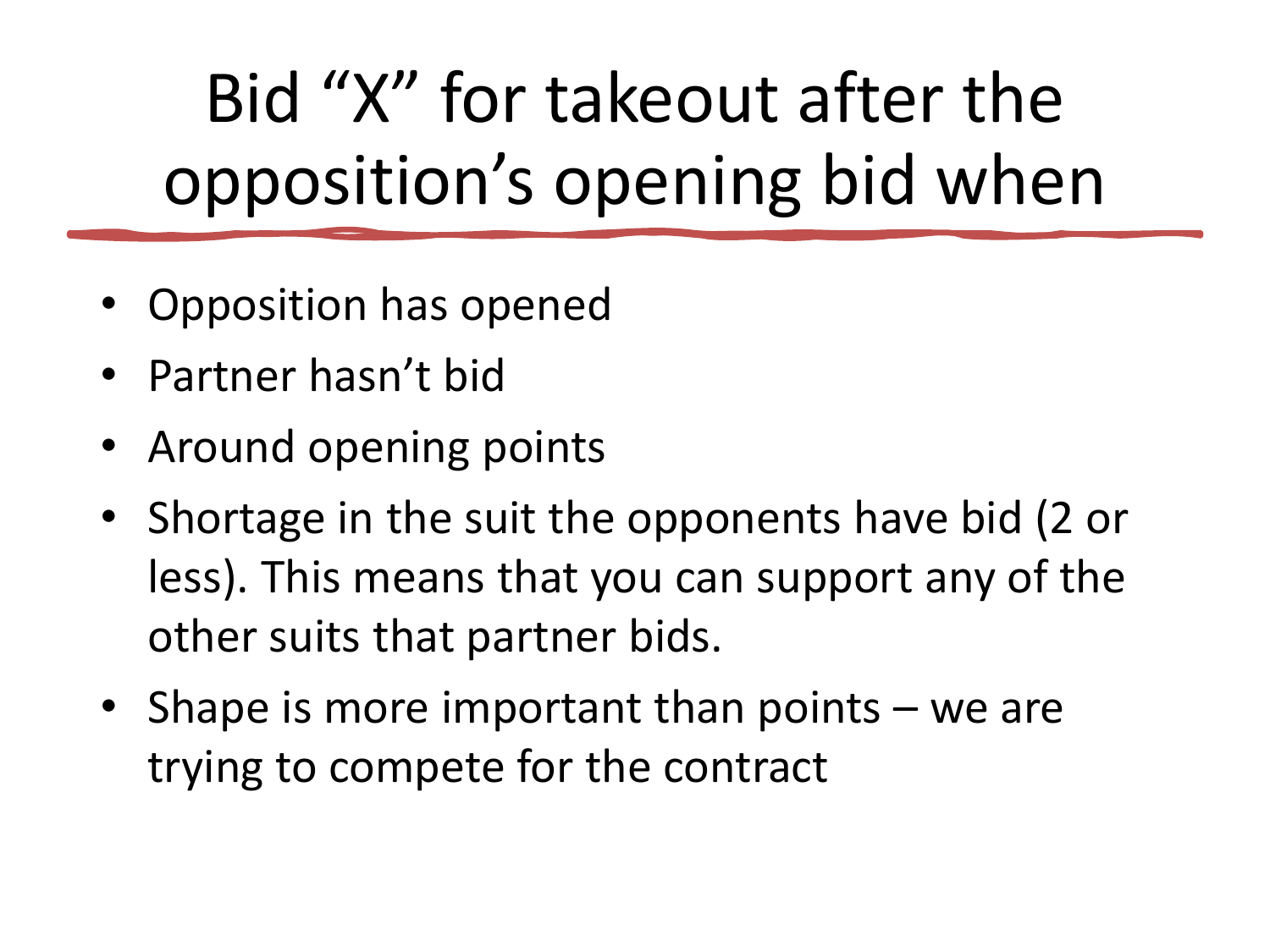## What do you bid?



- Partner passed, they opened  $1 \bullet$ . What do you bid?
- You have 18 HCP, they have at least 12 HCP so partscore is likely
- 2 diamonds, no overcall, support for other 3 suits
- Bid "X" (double) asking partner to bid their longest or best suit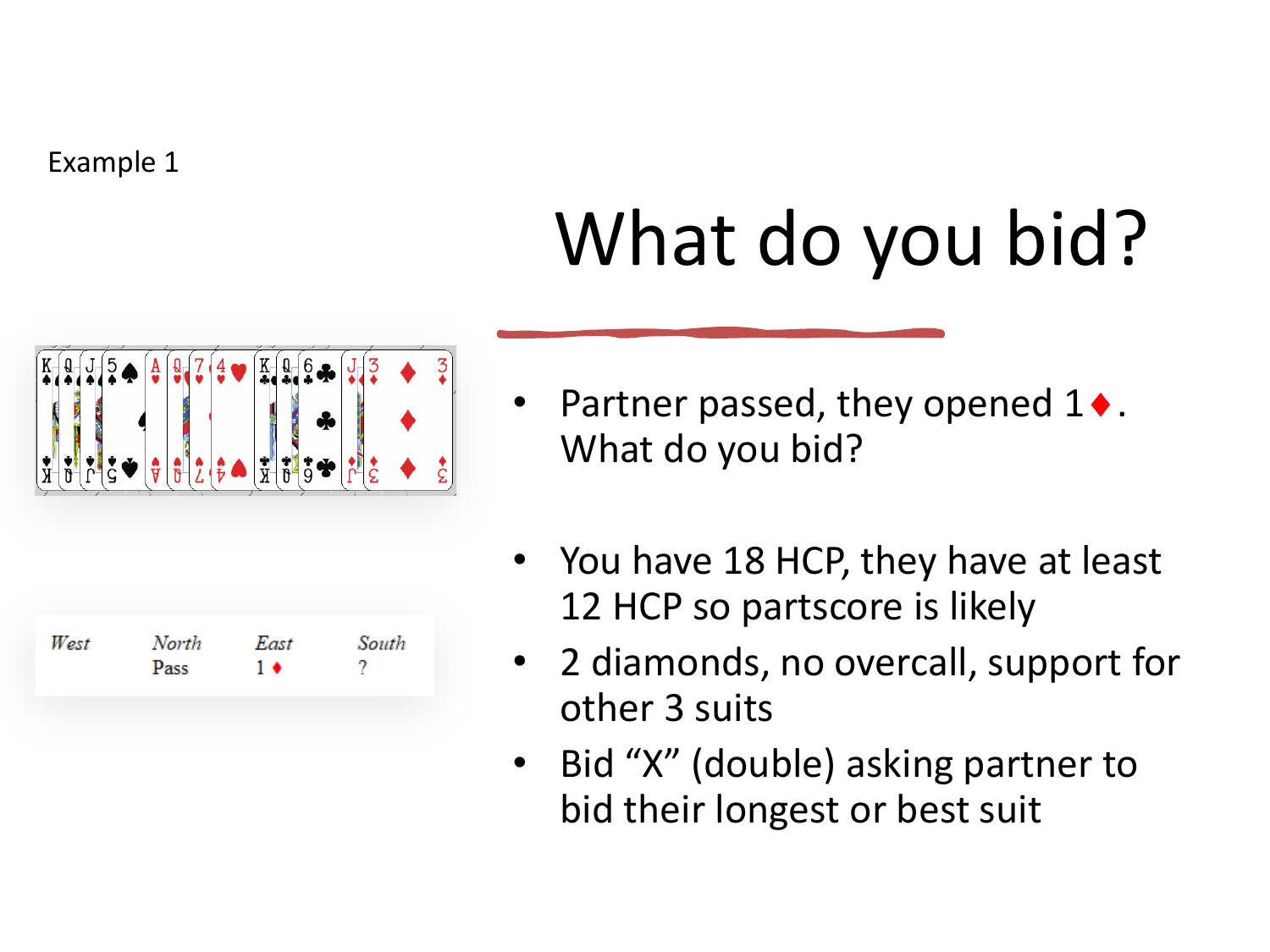### What does partner do?

- The double is forcing. If the opposition doesn't bid after the X, partner must bid even if they have 0 points.
- Partner should bid their longest suit. They know that the doubler has support (at least 3 cards) so there should be a fit
- What if the opponents bid after the double (they are competing too!)? Partner can pass
- How high does partner bid if there is a fit:
	- 0-8 points make the lowest level bid
	- $-$  9-11 points  $-$  jump a level in the bidding
	- 12-13 points bid game or bid their suit (cue bid)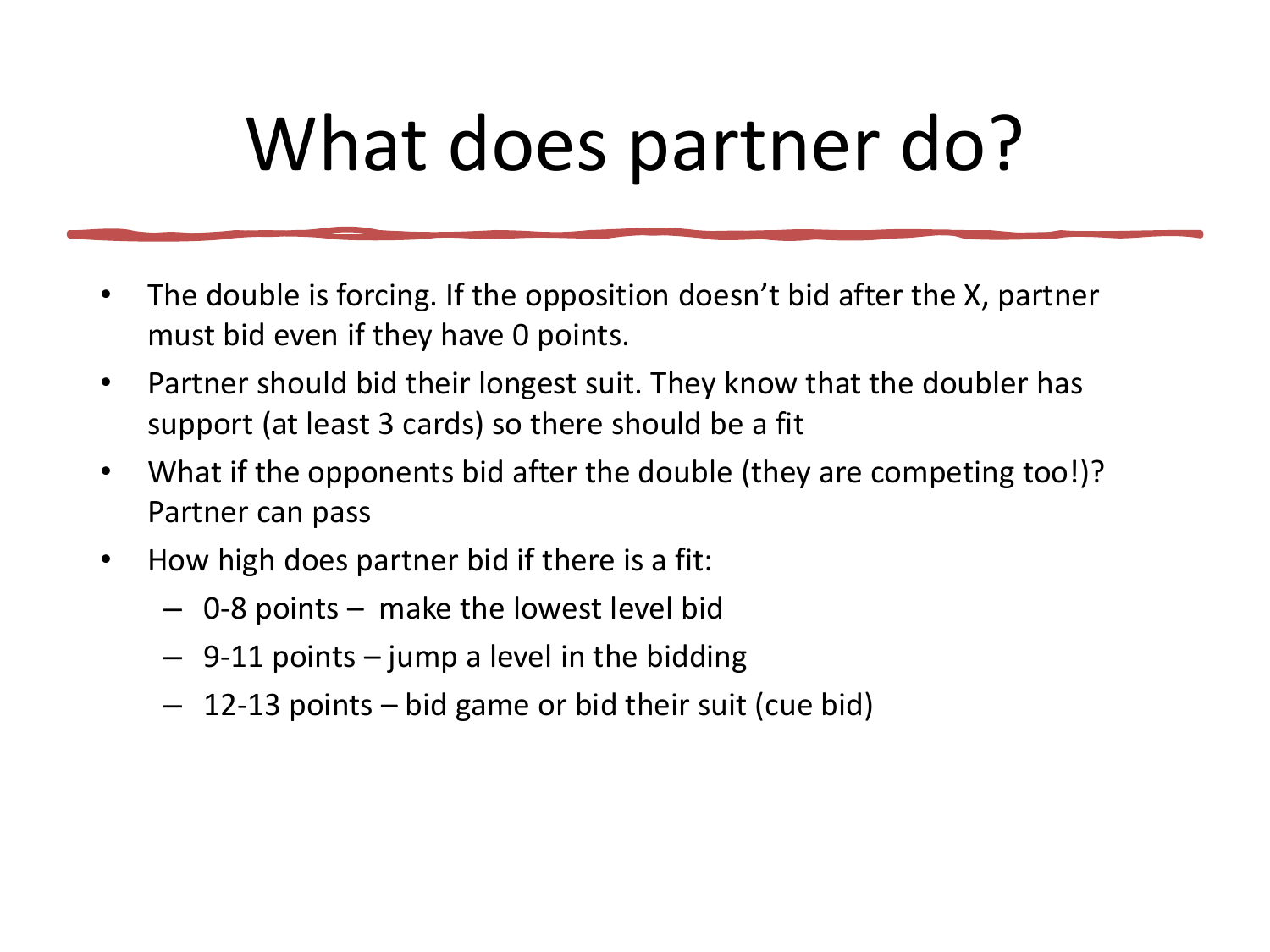#### Example 1 continued

## What do you bid?

|   | $\frac{A}{2}$ | Ű | $\frac{4}{9}$ | $\frac{K}{4}$<br>đ<br>$\frac{6}{4}$ |  |  |
|---|---------------|---|---------------|-------------------------------------|--|--|
|   |               |   |               |                                     |  |  |
| ň | Ÿ             |   |               | N.<br>$\mathbf{v}_1$<br>Х<br>υ      |  |  |

|  |  | The bidding has gone |  |  |
|--|--|----------------------|--|--|
|--|--|----------------------|--|--|

• Partner bids  $1\blacktriangleright$ . What do you bid?

| West | North | East | South |
|------|-------|------|-------|
|      | Pass  | 1 ♦  | DЫ    |
| Pass | 1 v   | Pass |       |

- You now have 19 total points so don't need much from partner – remember they might have 0 points
- Partner has less than 12 points as they didn't open
- $\cdot$  Bid 2 $\cdot$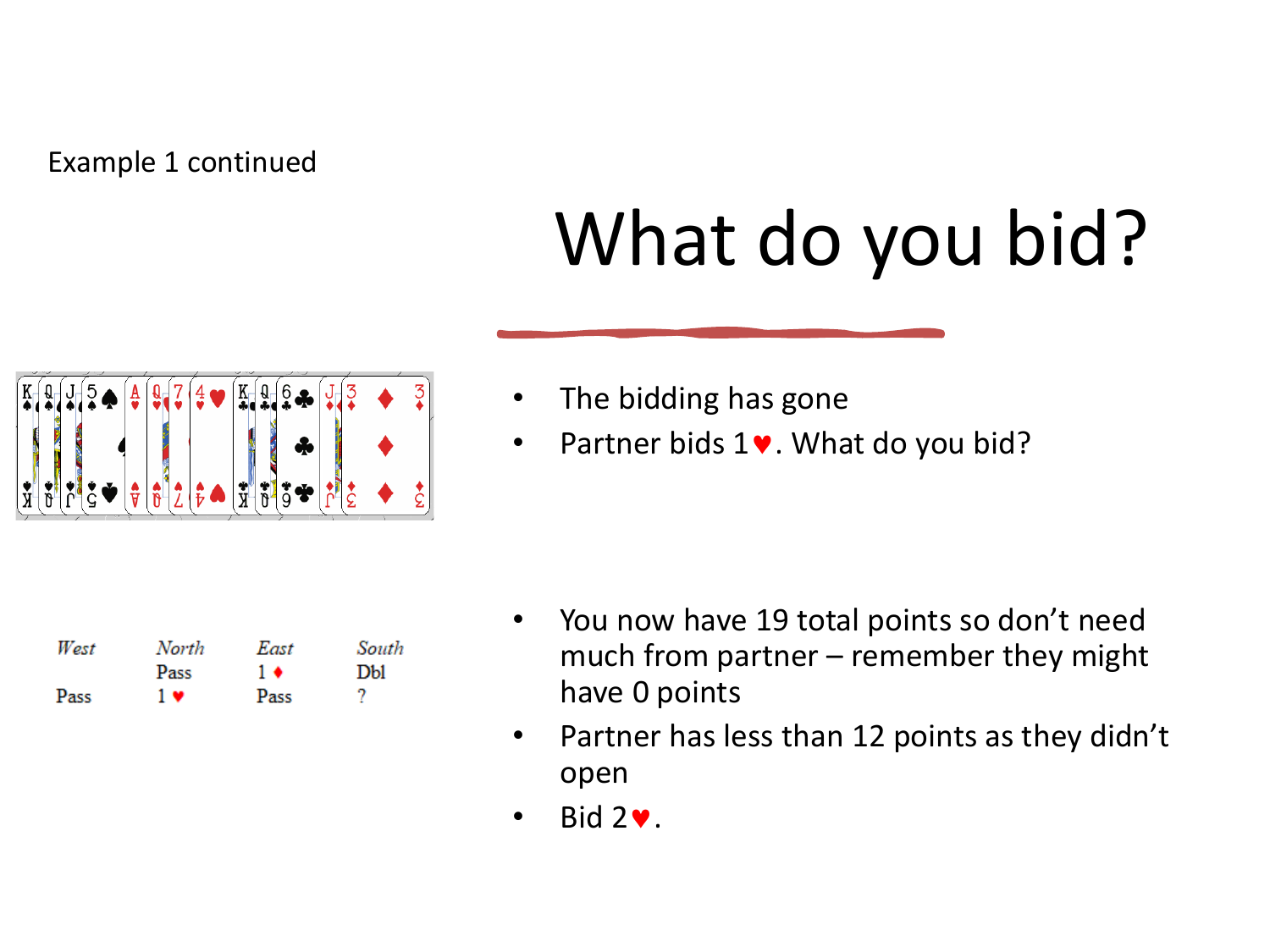### What does doubler do next

- Remember that you have **forced** partner to bid.
- Partner may have no points at all
- So after partner's response to your double
	- Pass with a minimum hand (13-15)
	- Raise one level with 16-18 points with a fit
	- Jump raise (raise 2 levels) with 19-20 points with a fit
- If partner has bid your 3 card suit at the lowest level, there isn't a fit and game is unlikely. So pass! Bidding another suit isn't going to help, you will only end up at a higher level with a worse fit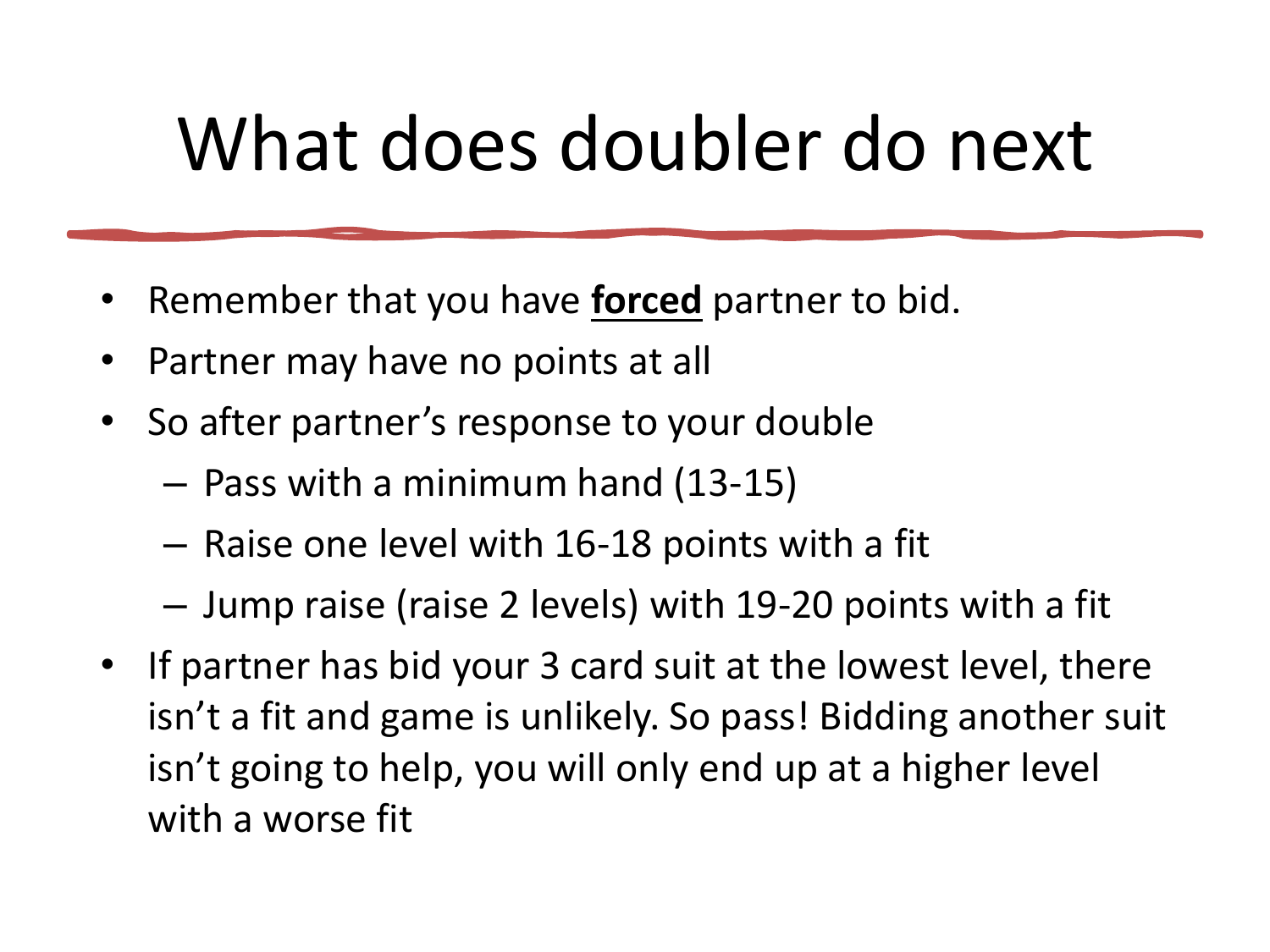#### Example 2

## What do you bid?



 $1 - 1$ 

??

- They have opened  $1\clubsuit$ . What do you bid?
- You have 15 HCP so probably only a partscore
- Only 2 clubs, no overcall, support for the other 3 suits
- Bid "X" (double) asking partner to bid their longest or best suit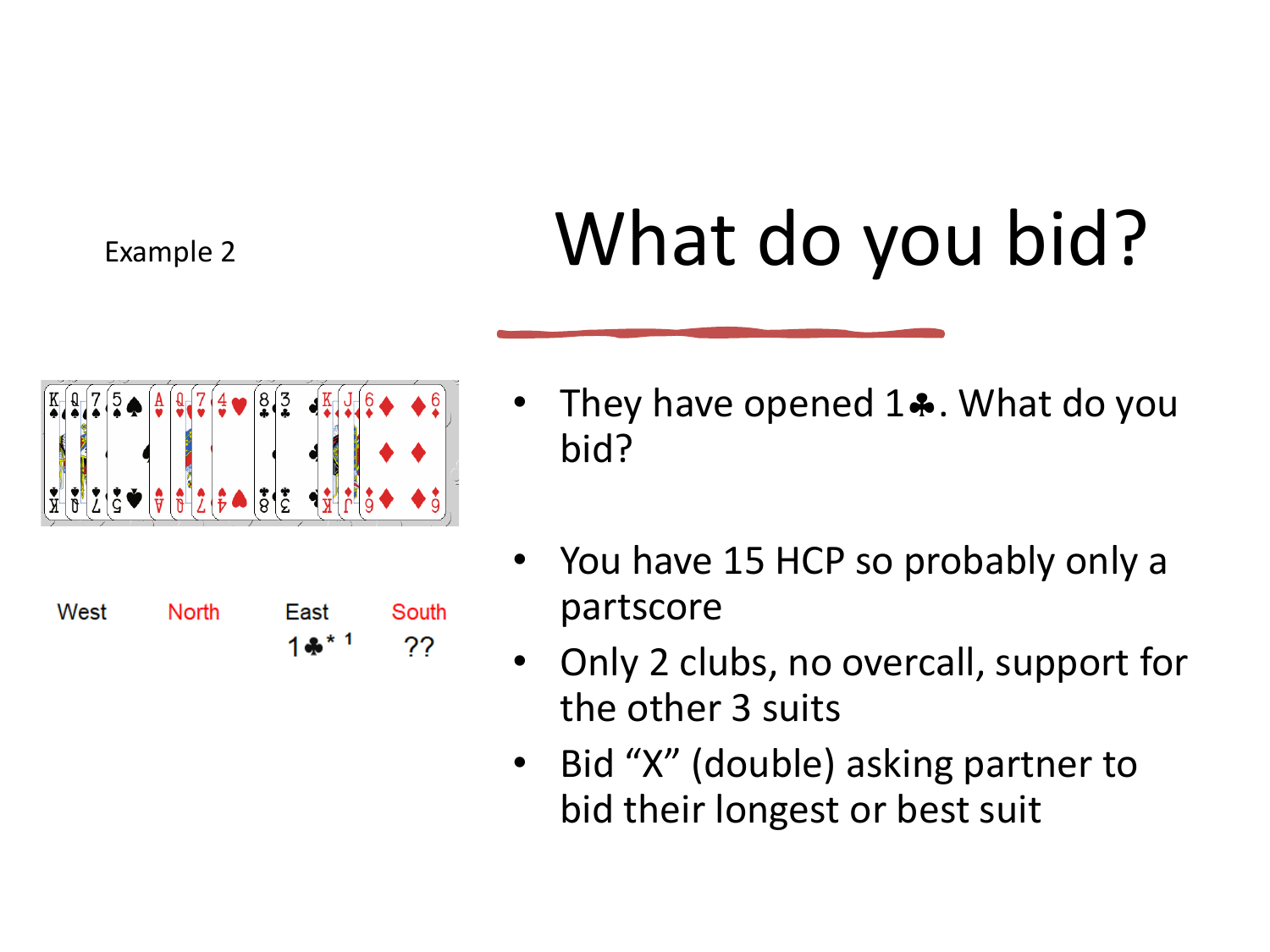#### Example 2 continued

#### What do you bid?





After your double, partner has bid  $2\blacktriangledown$ . What do you bid?

- Partner has bid  $2\blacktriangledown$ . They could have bid  $1\blacktriangleright$ . So they must have more points than 0-8. They should have 9- 11 points
- You have 16 points so bid  $4\blacktriangledown$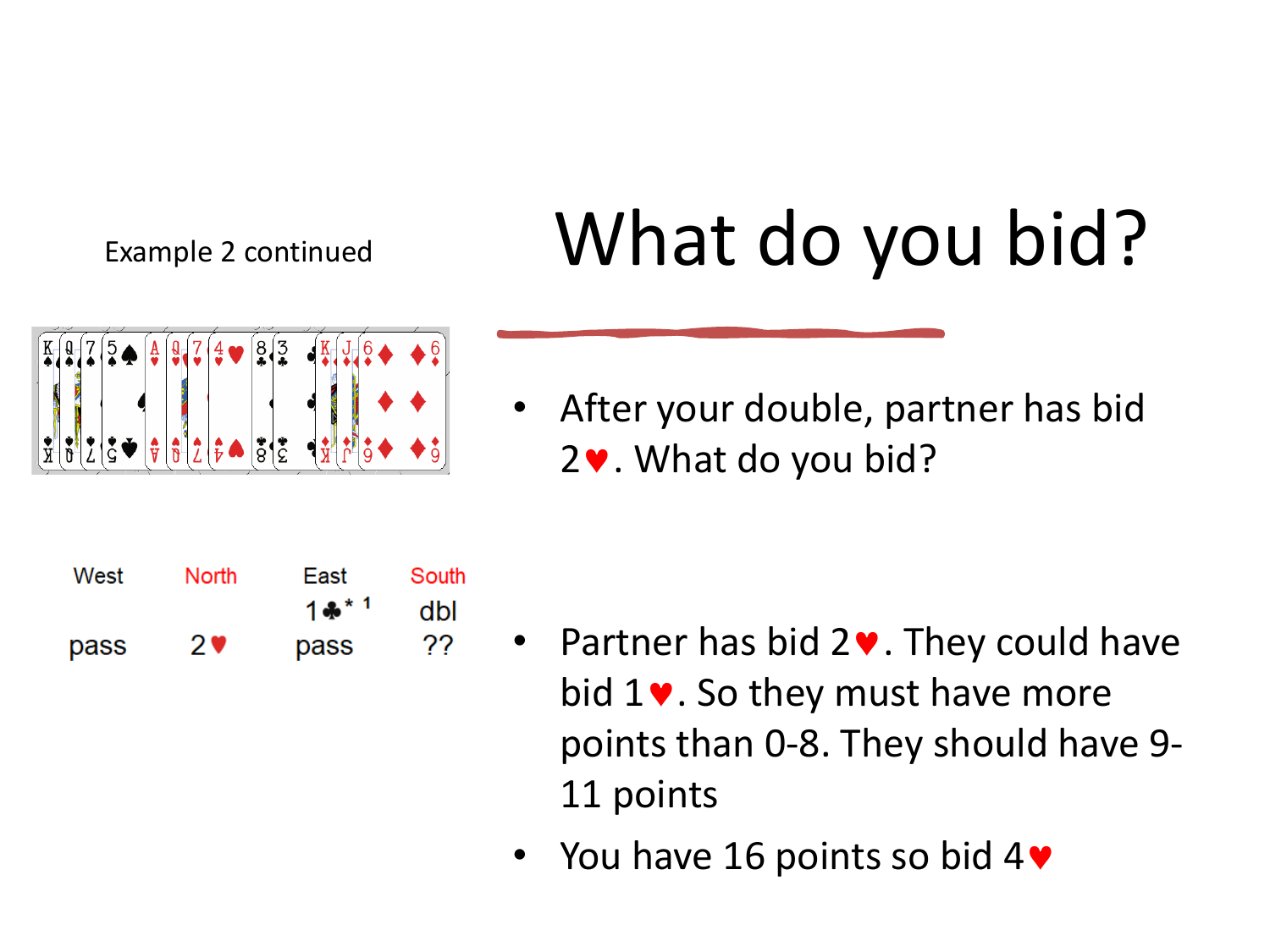#### Example 3

## What do you bid?



• They opened  $1\blacktriangleright$ . Partner doubled. They bid  $3\blacktriangleright$ . What do you bid?



- The opposition has bid over the double, so you don't have to bid
- You have 5 points
- Pass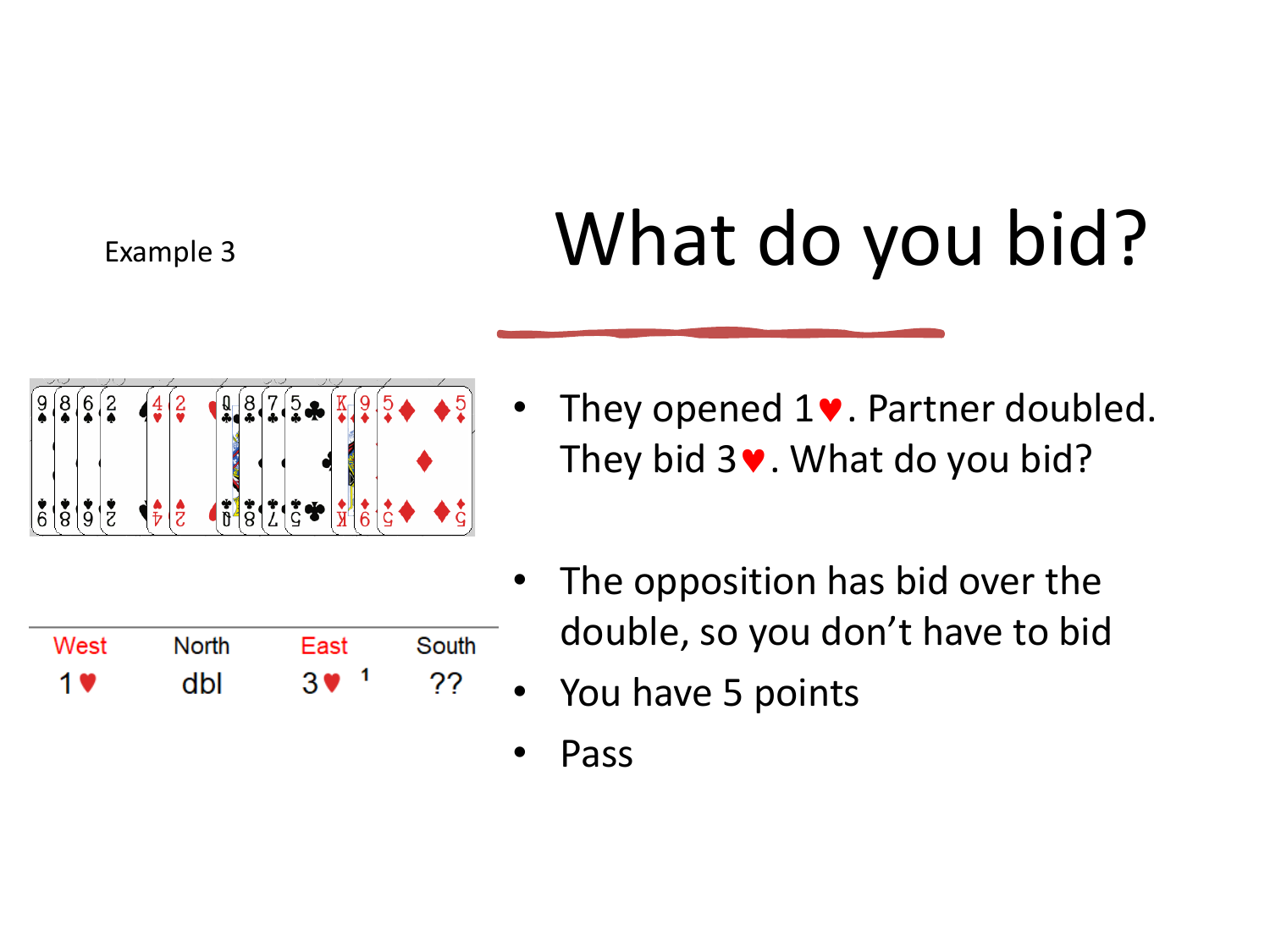#### Example 3 continue

## What do you bid?



- Partner has now bid  $3\spadesuit$ . What do you bid?
- The opposition has bid over the double, so you don't have to bid
- You have 5 points
- Partner has bid  $3\triangle$  on their own. They must have more points that just 12-15 and they must have at least  $5+A$ .
- What does  $3\vee$  mean? Ask and then decide whether to pass or bid  $4\spadesuit$ .
- Many people play  $3\vee$  to be weak with 4 card support – we will learn about this next week in "Countering Doubles"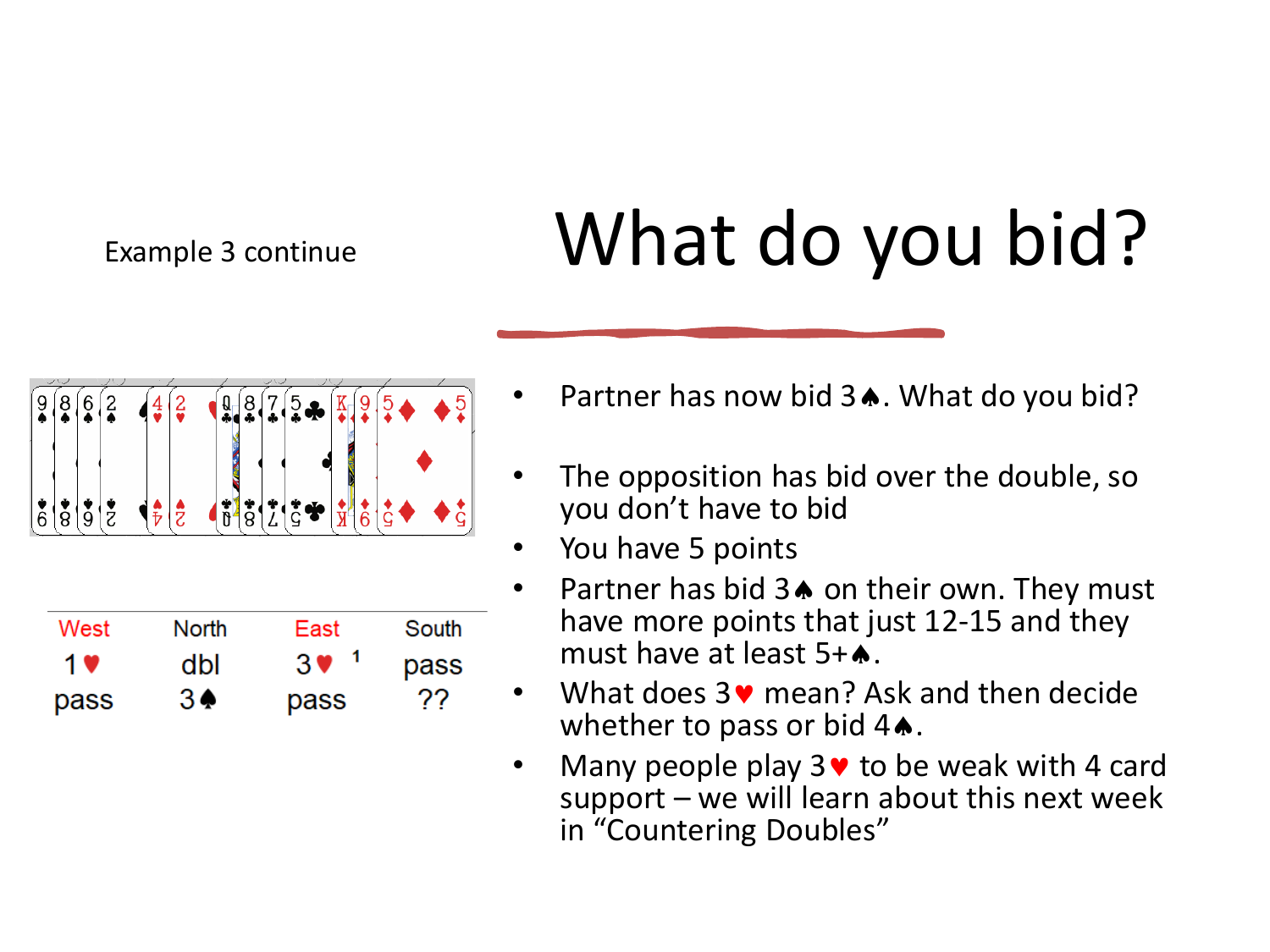#### Example 4

## What do you bid?



- They opened  $3 \triangleleft$  and partner doubled. What do you bid?
- You must bid otherwise the contract will be  $3 \triangleleft X$
- You have 6 points
- You have 2 four card suits
- Partner is interested in the majors, bid 3♦. This is the cheapest bid you can make.